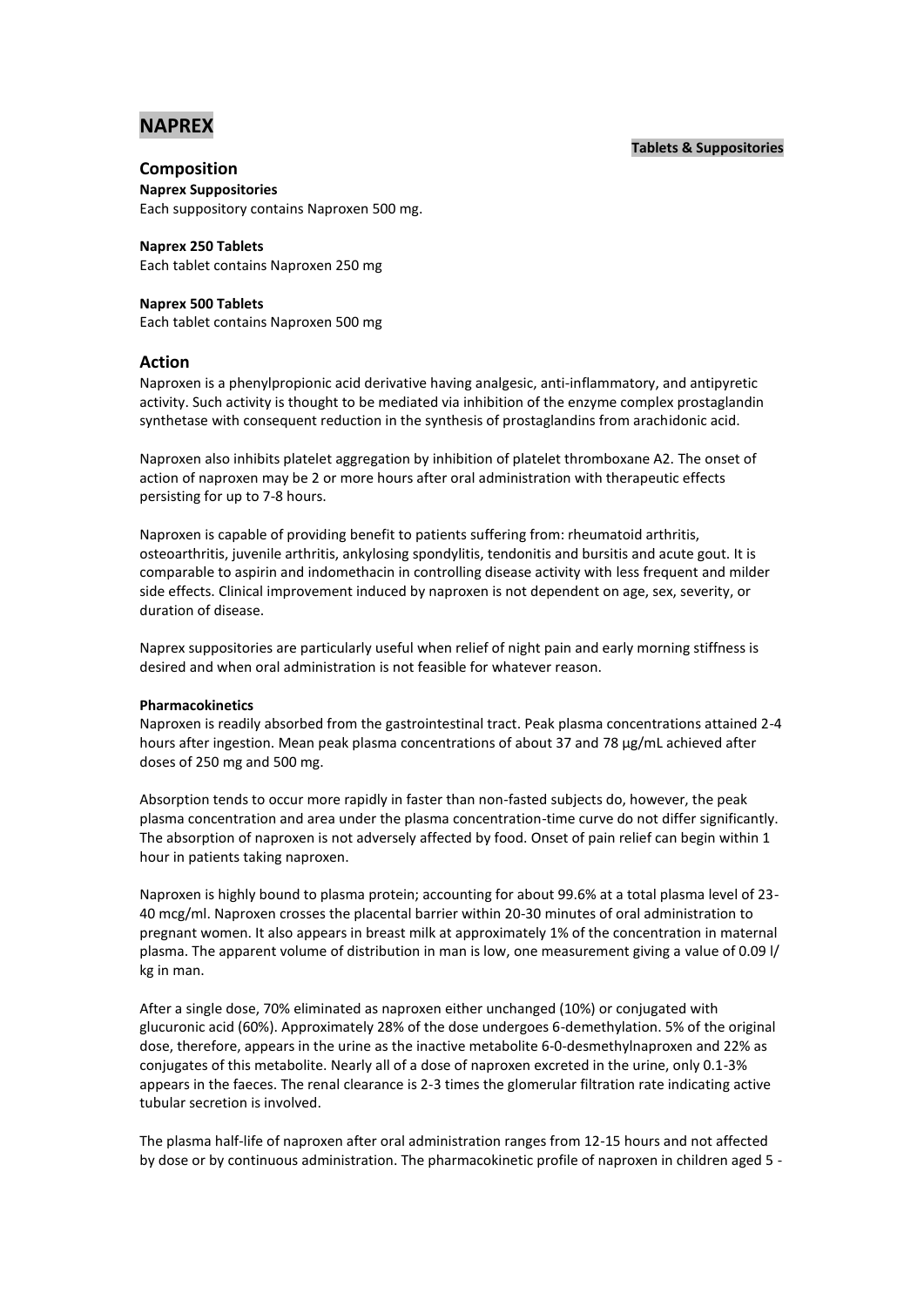16 years is similar to that in adults although the clearance is generally higher in children than in adults. Pharmacokinetic studies of naproxen were not performed in children less than 5 years of age.

In patients with mild to moderate renal impairment ( $C_{cr}$  15-60 ml/min), there is little change in the pharmacokinetics of naproxen, but changes are more marked when the creatinine clearance is between 1-10 ml/min. There is a reduction in total AUC and urinary recovery. The excretion of total, free, and conjugated 6-0-desmethylnaproxen increased while that of conjugated naproxen decreased. In patients treated with maintenance dialysis for terminal renal failure, the metabolite 6-0 desmethylnaproxen is dialyzed but naproxen is not.

# **Indications**

 Relief of the signs and symptoms of rheumatic diseases including osteoarthritis, ankylosing spondylitis and rheumatoid arthritis, both in the treatment of acute flares and in the long-term management of the disease. Juvenile rheumatoid arthritis. Periarticular and musculoskeletal disorders relief of pain in bursitis, tendinitis, synovitis, tenosynovitis and lumbago.

- Relief of pain, swelling, tenderness and fever in acute gouty arthritis.
- Relief of the symptoms of primary dysmenorrhea.

# **Contraindications**

- Hypersensitivity to Naproxen or Naproxen sodium.
- Because the potential exists for cross-sensitivity reactions, Naproxen is also contraindicated in patients in whom aspirin or other NSAID's induce serious allergic manifestations, such as asthma, rhinitis or nasal polyps.
- Naproxen suppositories are contraindicated in patients with a history of proctitis or recent rectal bleeding.

# **Warnings**

Naproxen should not be given to patients with active peptic ulcer. In other patients with a history of gastrointestinal disease, Naproxen should be given under close supervision. Serious gastrointestinal adverse reactions can occur at any time in patients on NSAID therapy. The cumulative incidence of serious gastrointestinal adverse reactions, including gross bleeding and perforation increases approximately linearly with duration of use of Naproxen (or other NSAID's). As with other NSAID's, there is probably a higher risk of adverse reactions associated with the use of higher doses of this drug.

Studies to date have not identified any subset of patients not at risk of developing peptic ulceration and bleeding. However, elderly and debilitated patients tolerate gastrointestinal ulceration or bleeding less well than other individuals do. Most of the fatal gastrointestinal events associated with NSAID's have occurred in this population of patients. Studies to date are inconclusive concerning the relative risk of various NSAID's in causing such reactions.

A patient with symptoms and/or signs suggesting liver dysfunction, or in whom an abnormal liver test has been reported, should be evaluated for evidence of the development of more severe hepatic reactions while on therapy with this drug. Severe hepatic reactions, including jaundice and cases of fatal hepatitis, have been reported with this drug, as with other NSAID's, although such reactions are rare, if abnormal liver tests persist or worsen, clinical signs and symptoms consistent with liver disease develop, or systemic manifestations occur (e.g. eosinophilia, rash, etc.), use of this drug should be discontinued.

# **Pregnancy**

# *Category B (1 st and 2nd trimesters)*

Animal reproduction studies have failed to demonstrate a risk to the fetus and there are no adequate and well-controlled studies in pregnant women.

*Category D (If used in 3rd trimester)*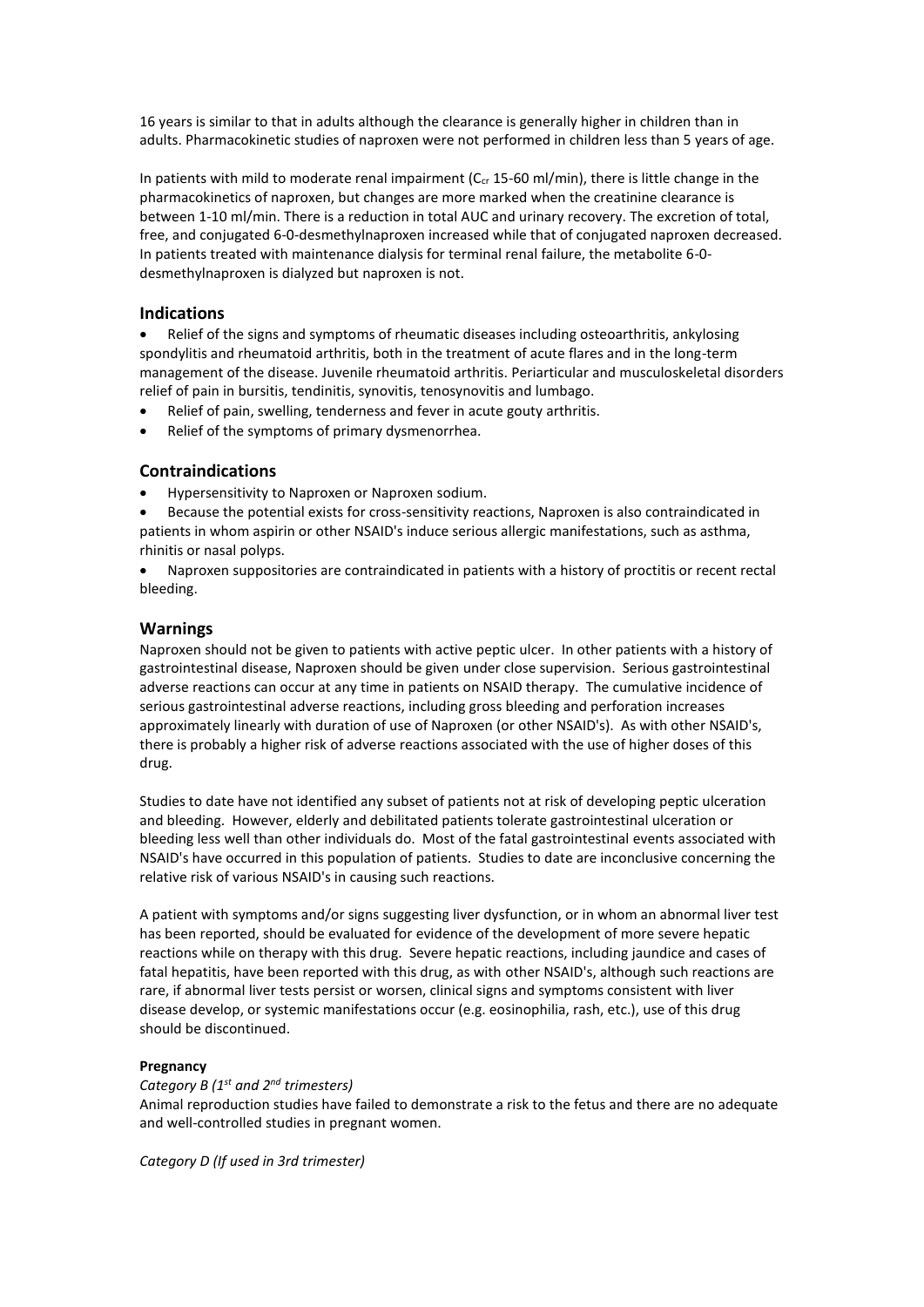There is positive evidence of human fetal risk based on adverse reaction data from investigational or marketing experience or studies in humans, but potential benefits may warrant use of the drug in pregnant women despite potential risks.

### **Nursing Mothers**

Naproxen anion has been found in the milk of lactating women. Therefore, use in nursing mothers should be avoided.

### **Paediatric Use**

Rheumatoid arthritis in children over 5 years of age is the only pediatric indication for which other dosage forms of Naproxen approved.

There are no adequate data on the effectiveness or dose response for other pediatric indications.

# **Elderly Use**

Studies indicate that although total plasma concentration of Naproxen is unchanged, the unbound plasma fraction of Naproxen increased in the elderly. The implication of this finding for Naproxen dosing is unknown. As with other drugs used in the elderly, it is prudent to use the lowest effective dosage.

#### **Anaphylactic Reactions**

Anaphylactic reactions usually occur in patients with a history of hypersensitivity to aspirin, other NSAID's or Naproxen. They may however also occur in patients without known previous exposure or hypersensitivity to these agents. Both types of anaphylactic reactions have the potential for being fatal.

### **Adverse Reactions**

Naproxen is generally well tolerated. However, the following adverse reactions have been reported.

#### **Gastrointestinal**

Heartburn, nausea, abdominal pain, dyspepsia, constipation, diarrhea, stomtatitis.

#### **Central Nervous System**

Headache, dizziness, drowsiness, light-headedness, vertigo.

#### **Dermatological**

Itching, skin eruptions, ecchymoses, sweating.

#### **Cardiovascular**

Edema, palpitations, dyspnea.

#### **Special Senses**

Tinnitus, hearing and visual disturbances.

Adverse Reactions of lower incidence (less than 1%) include convulsions, peptic ulceration with bleeding and/or perforation, gastrointestinal bleeding and/or perforation, colitis, vomiting, jaundice, hepatitis, nephropathy, hematuria, thrombocytopenia, granulocytopenia, inability to concentrate, cognitive dysfunction, depression, insomnia, alopecia, erythema multiforme, Stevens-Johnson syndrome, epidermal necrolysis, photosensitivity reactions (including rare cases in which skin resembles perphyria cutanea tarda or epidermolysis bullosa), vasculitis and eosinophilic pneumonitis. Anaphylactic reactions, whether of the true allergic type or the pharmacological idiosyncratic (e.g. aspirin syndrome) type, usually (but not always) occur in patients with a known history of such reactions.

The following have also been reported rarely: fatal hepatitis, hyperkalemia, renal disease (including but not limited to glomerular nephritis, interstitial nephritis, renal papillary necrosis, nephrotic syndrome, and renal failure), ulcerative stomtatitis.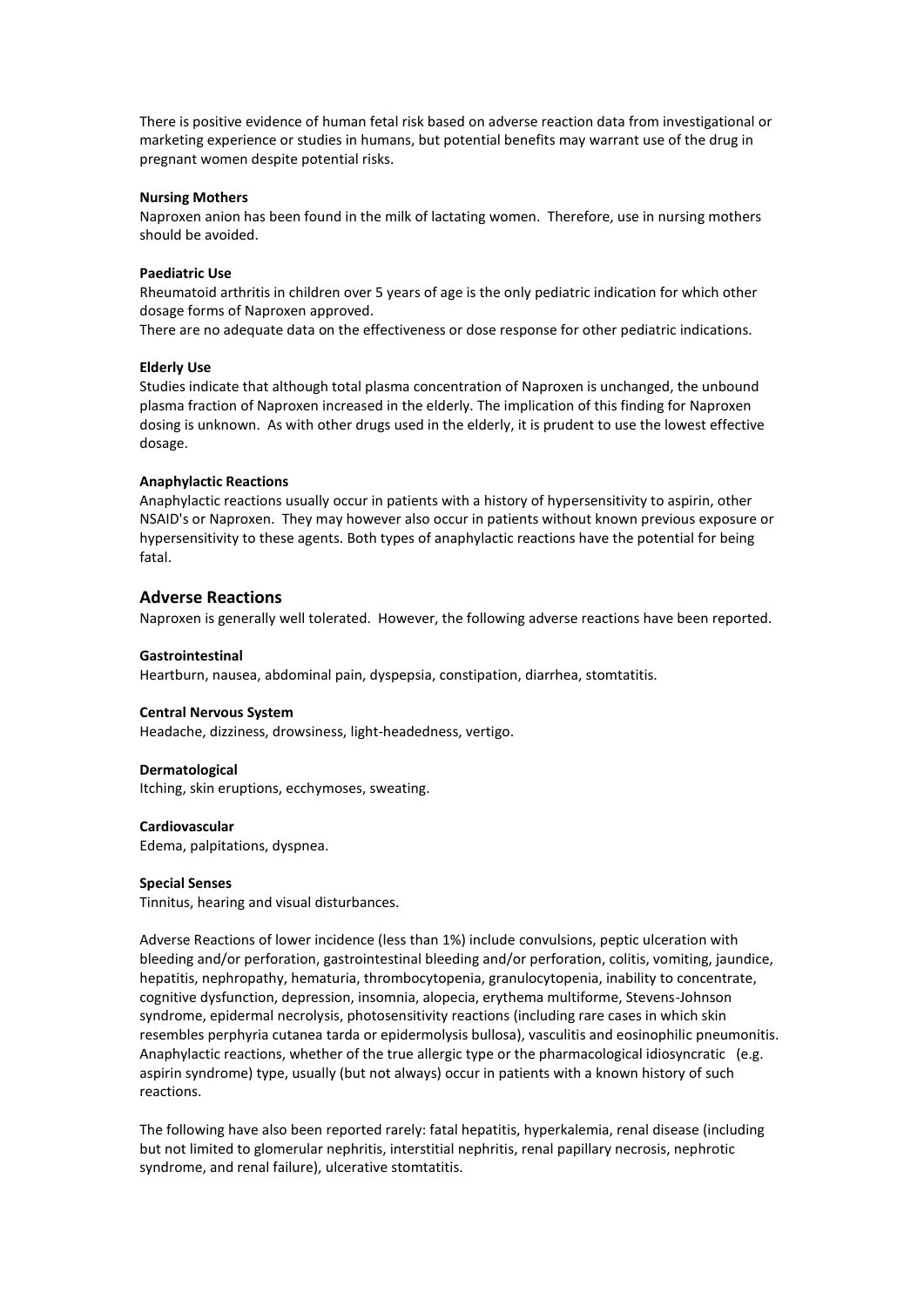Other reactions have been reported in circumstances where a causal relationship could not be established. However, in these rarely reported events, the possibility of a causal relationship cannot be excluded. Therefore, these observations listed below, to serve as alerting information to the physician.

### **Hematological**

Agranulocytosis, aplastic anemia, hemolytic anemia.

#### **Dermatological**

Urticaria.

# **Gastrointestinal**

Non-peptic gastrointestinal ulceration, ulcerative stomtatitis.

#### **General**

Angioneurotic edema, hyperglycemia, hypoglycemia, aseptic meningitis.

### **Precautions**

Naproxen should not be used concomitantly with the related drug Naproxan (Naproxen sodium), since they both circulate in plasma as the Naproxen anion.

In patients with a history of gastrointestinal tract disease, Naproxen usage should be carefully monitored. Although Naproxen has been found to be better tolerated by patients exhibiting dyspepsia with similar agents, the possibility of peptic ulceration and/or episodes of gastrointestinal bleeding with Naproxen usage should be borne in mind.

Patients with initial hemoglobin values of 10 grams or less who are to receive, long-term therapy should have hemoglobin values determined frequently.

Peripheral edema has been observed in some patients receiving Naproxen. Although sodium retention has not been found in metabolic studies with this drug, as with other NSAID's, caution is required in patients with compromised cardiac function. Patients experiencing drowsiness, vertigo or depression during Naproxen therapy should be warned that their ability to perform potentially hazardous tasks requiring mental alertness or physical coordination, such as driving a vehicle or operating machinery, may be impaired.

Studies to date have not shown changes in the eye attributable to Naproxen administration. However, because of adverse findings in animal studies with drugs of this class, it is recommended that ophthalmological studies be carried out within a reasonable period after starting Naproxen therapy. These studies should be repeated at periodic intervals thereafter, if the drug is to be used for an extended period. The antipyretic and anti-inflammatory activities of Naproxen may reduce fever and inflammation, thereby diminishing their utility as diagnostic signs.

Naproxen decreases platelet aggregation and prolongs bleeding time. This effect should be kept in mind when bleeding times are determined. Patients, who have coagulation disorders or are receiving drug therapy that interferes with hemostasis, should be carefully observed if Naproxen is administered. Patients on full anticoagulation therapy (e.g. heparin or dicumarol derivatives) may be at increased risk of bleeding if given Naproxen concurrently. Thus, the benefits should be weighed against these risks.

#### **Impaired Renal Function**

Since Naproxen and its metabolites are eliminated to a large extent (95%) by urinary excretion via glomerular filtration, this drug should be used with particular caution in patients with significantly impaired renal function. When used in such patients, it is recommended to monitor their serum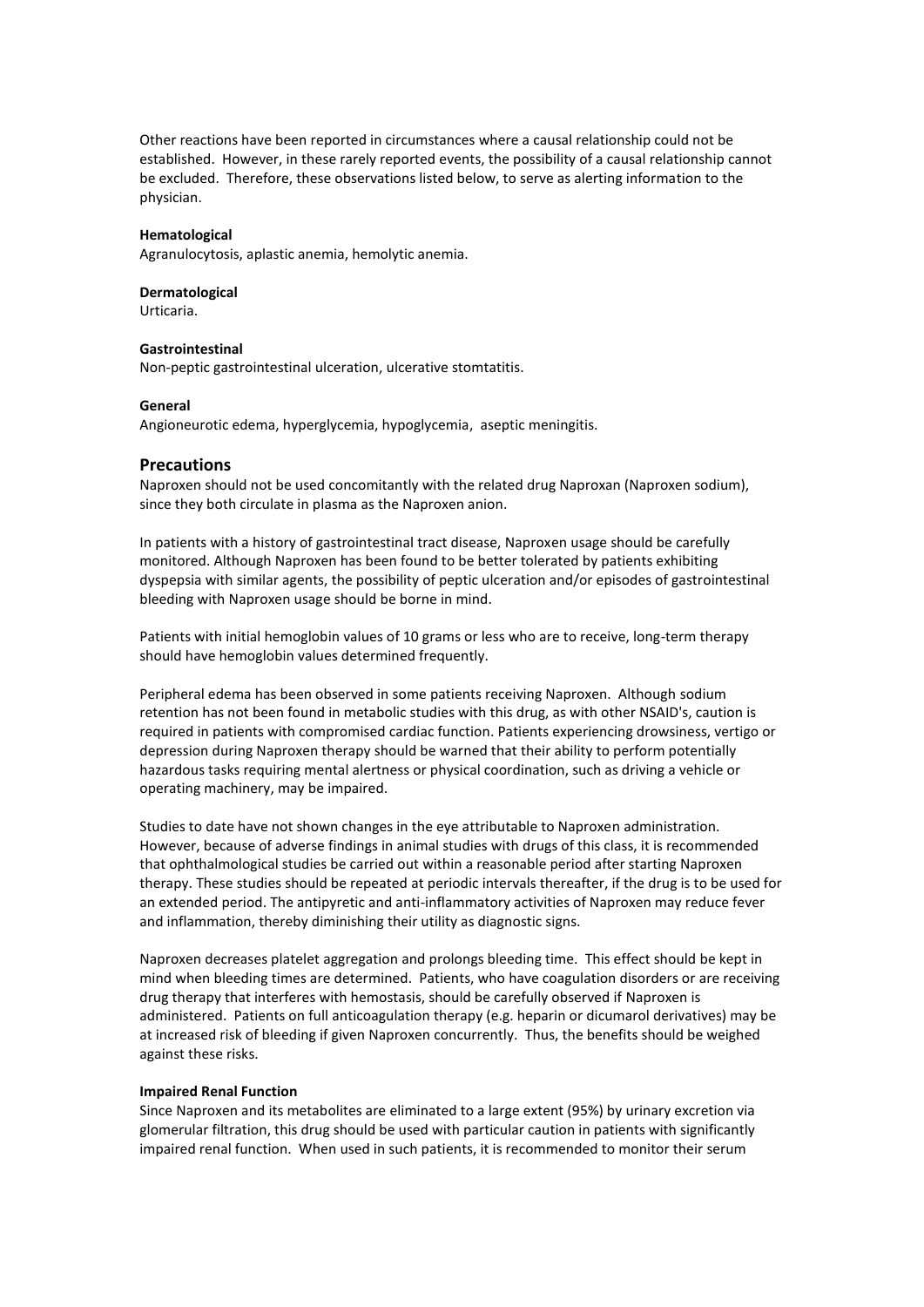creatinine and/or creatinine clearance. In such cases, a reduction in daily dosage should be considered, to avoid the possibility of excessive drug accumulation.

Naproxen should not be used chronically in patients with a baseline creatinine clearance less than 20 ml/min.

Certain patients, specifically those where renal blood flow is compromised, such as in extracellular volume depletion, cirrhosis of the liver, sodium restriction, congestive heart failure, and pre-existing renal disease, should have renal function assessed before and during Naproxen therapy. Some elderly patients, in whom impaired renal function may be expected, could also fall within this category. The lowest effective dosage should be considered, to avoid the possibility of excessive accumulation of Naproxen metabolites in these patients.

### **Impaired Hepatic Function**

Chronic alcoholic liver disease, and probably other forms of cirrhosis reduce the total plasma concentration of Naproxen, but the plasma concentration of unbound Naproxen is increased. The implication of this finding for Naproxen dosing is unknown, but it is prudent to use the lowest effective dosage.

As with other NSAID's, borderline elevations of one or more liver tests may occur. Symptoms and/or signs suggesting liver dysfunction or the appearance of abnormal liver tests require periodic liver evaluation during therapy with this drug.

### **Drug Interactions**

### *Drug Interactions caused by Drug Displacement*

Because of its affinity for protein, Naproxen may displace other drugs (such as sulphonamides, sulfonylureas, hydantoins, coumarin anticoagulants, and methotrexate) from their protein-binding sites. Patients should be observed for signs of overdosage to these drugs when receiving them concomitantly with Naproxen.

Patients on full anticoagulation therapy (e.g. heparin or dicumarol derivatives) may be at increased risk of bleeding if given Naproxen concomitantly.

### *Naproxen/ ß-Blockers*

As with other NSAID's, the antihypertensive effect of propranolol and other ß-blockers may be reduced.

## *Naproxen/ Angiotensin Converting Enzyme (ACE) Inhibitors*

As with other NSAID's, Naproxen may increase the risk of renal impairment associated with the use of ACE inhibitors.

#### *Naproxen/ Probenecid*

Concurrent administration with probenecid increases Naproxen anion plasma levels and extends its plasma half-life significantly.

#### *Naproxen/ Lithium*

Concurrent administration may cause inhibition of lithium renal clearance, leading to an increase in plasma lithium concentration.

#### *Naproxen/ Furosemide*

The natriuretic effect of furosemide has been reported to be inhibited by some drugs of this class.

### *Naproxen/ Methotrexate*

Caution should be exercised when Naproxen and methotrexate are administered concomitantly, because Naproxen has been reported, along with other NSAID's, to reduce the tubular secretion of methotrexate in an animal model, and thus possibly enhance its toxicity.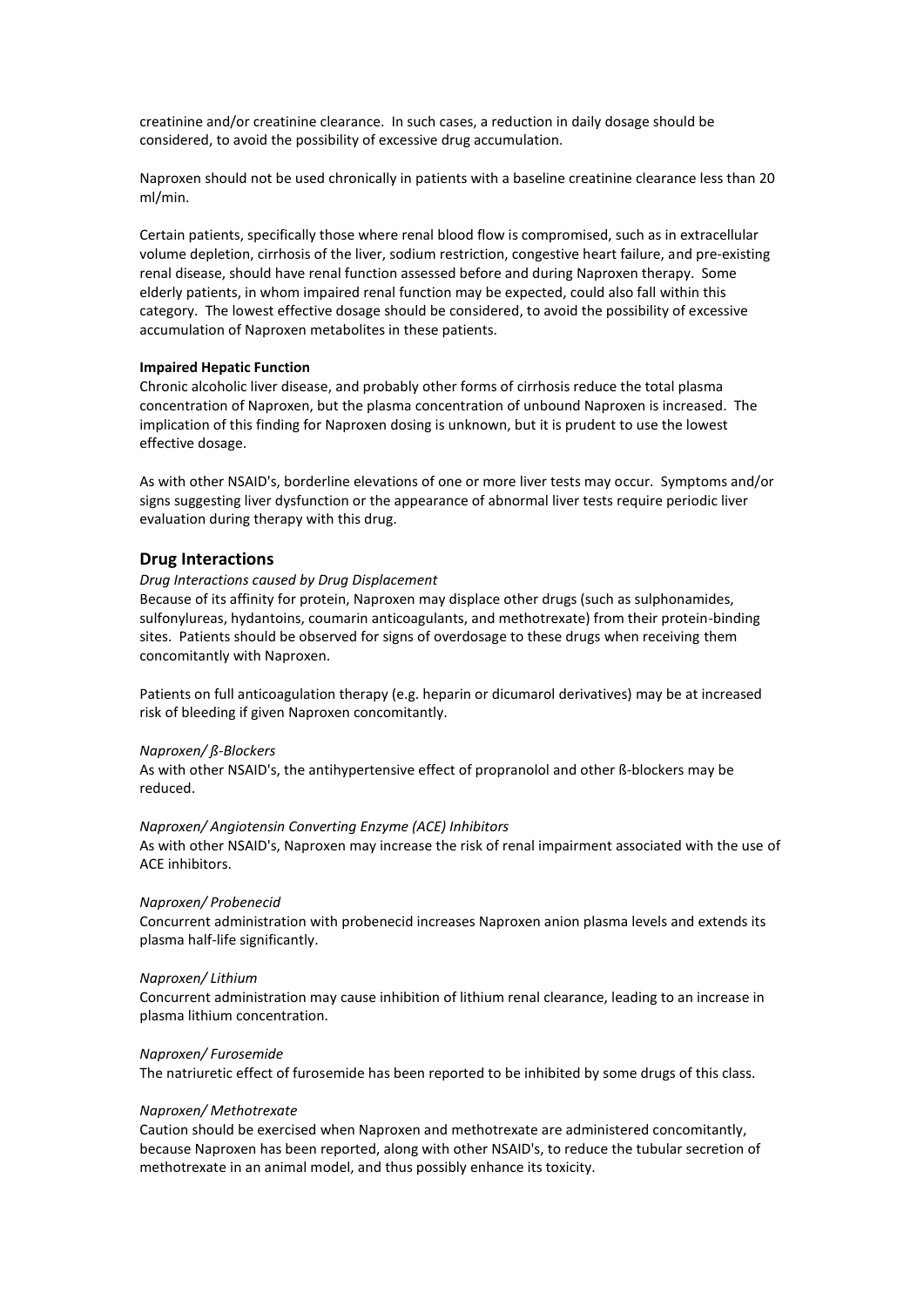# *Naproxen/ Zidovudine*

In vitro studies have shown that Naproxen may interfere with the metabolism of zidovudine, resulting in higher zidovudine plasma levels. Therefore, consideration should be given to reducing zidovudine doses to avoid the potential of increased side effects associated with increased zidovudine plasma levels.

# **Diagnostic Interference**

Since Naproxen may interfere with some tests for 17-ketogenic steroids, it is suggested that Naproxen therapy be temporarily discontinued 72 hours before adrenal function tests are performed.

Naproxen may also interfere with some urinary assays of 5-hydroxyindoleacetic acid.

# **Dosage and Administration**

# **Rheumatic Diseases**

The recommended daily dosage is 500 mg or 1 gram, taken as a single dose in the morning or in the evening. Alternatively, 250 mg or 500 mg may be taken twice daily at 12-hour intervals, morning and evening.

In patients who tolerate lower doses well, and have no history of gastrointestinal disease, the dosage may be increased to 1,500 mg/day for flare-ups or acute exacerbations of disease for no longer than 2 weeks. Increased gastrointestinal side effects have been reported with these higher dosages.

# **Juvenile Rheumatoid Arthritis**

In children over 5 years of age, the recommended dosage is 10 mg/kg body weight/day taken in 2 doses at 12-hour intervals.

# **Periarticular and Musculoskeletal Disorders**

500 mg initially, followed by 250 mg every 8-12 hours.

### **Acute Gouty Arthritis**

750 mg initially, followed 8 hours later by 500 mg and thereafter by 250 mg at 8-hour intervals, until the attack has passed.

### **Primary Dysmenorrhea**

500 mg initially, at the onset of menstrual pain, followed by 250 mg every 6 hours until symptoms have subsided, up to a total of 1,250 mg daily.

# **Over Dosage**

### **Manifestations**

Significant over dosage may be characterized by drowsiness, heartburn, indigestion, and nausea or vomiting. A few patients have experienced seizures, but it is not clear whether they were Naproxenrelated. No evidence of toxicity or late sequelae has been reported 5-15 months after ingestion of doses of up to 3 grams/day, for 3-7 days. One patient ingested a single dose of 25 grams of Naproxen, and experienced mild nausea and indigestion. It is not known what dose of the drug would be life threatening.

### **Treatment**

Should a patient ingest a large quantity of Naproxen, accidentally or deliberately, the stomach may be emptied and usual supportive measures employed. Animal studies indicate that the prompt administration of activated charcoal, in adequate amounts, tends to markedly reduce the absorption of the drug. It is not known if the drug is dialyzable.

# **Presentation Naprex 500 mg Suppositories**  Box of 6 suppositories.